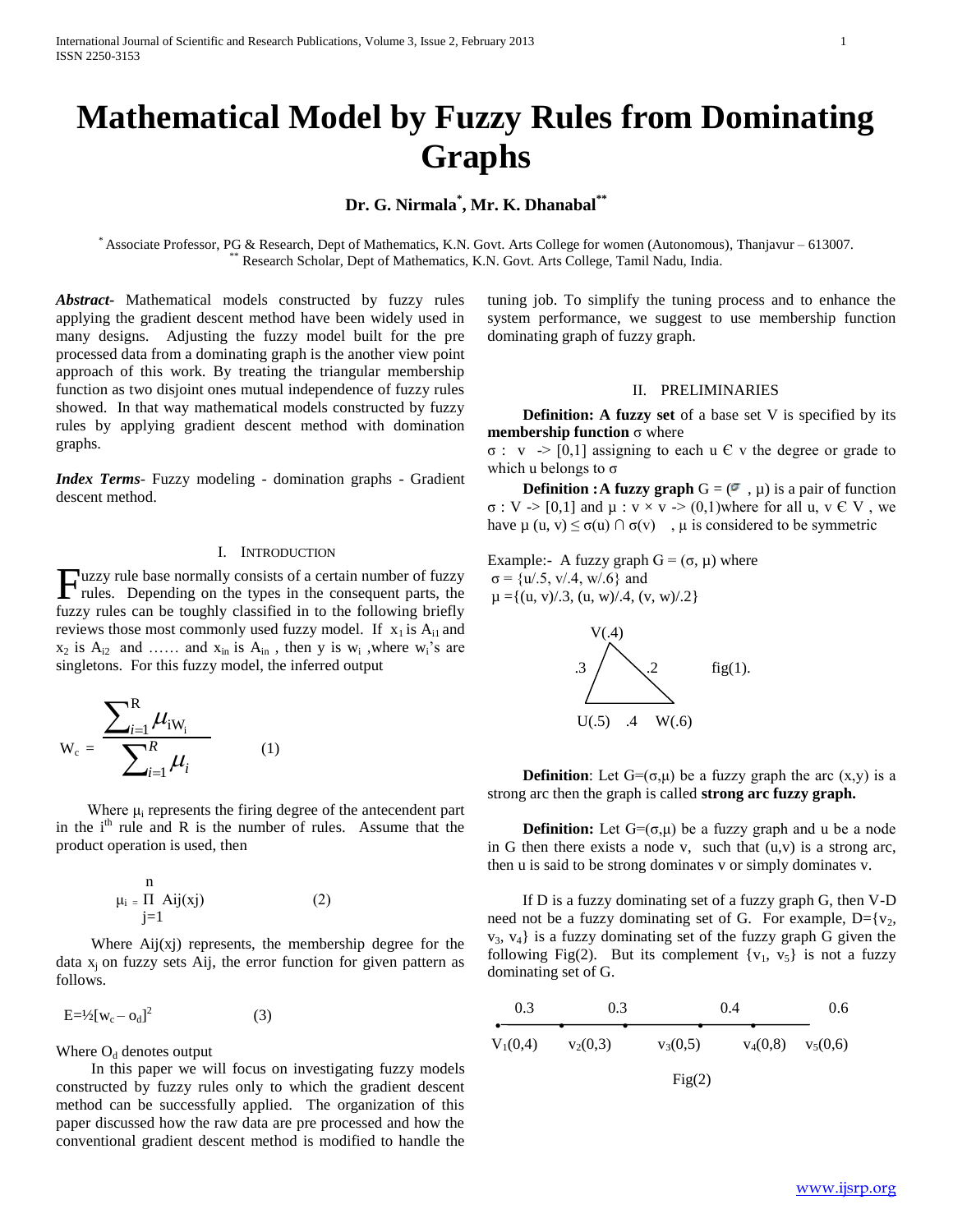**Definition:** Let  $G = (\sigma, \mu)$  be a fuzzy graph. A subset D of V is said of be **fuzzy dominating set of G** if for every  $V \in V-D$ , there exists  $u \in D$  such that u dominates v.

 **Definition:** Minimum cardinality among all minimal fuzzy dominating set of G is called **fuzzy dominating number** of G and is denoted by  $\gamma$  (G).

 **Definition**: Maximum cardinality among all minimal fuzzy dominating sets is called **upper fuzzy domination number** of G and is denoted by  $\Gamma$  (G).

 A fuzzy dominating set D of a fuzzy graph G is called a **minimum fuzzy dominating set**,

if  $|D| = \gamma(G)$  and is denoted by  $\gamma$  - set.

#### III. GRADIENT DESCENT METHOD FOR THE MATHEMATICAL MODELS.

 Fuzzy model needs further optimization to fit the control or identification requirement, For example, adjusting the centers membership function from a domination graph can affect the firing degrees of the fuzzy rules. Assuming the parameters to be adjusted in fuzzy models are  $P_j$ 's. The quantity of  $P_j$  to be adjusted in each iteration can be obtained by taking the дЕ

derivatives of  $\sigma P$  from(3). As long as the quantity of P<sub>j</sub> to be adjusted is determined the new  $P_i$  can be updated as follows.

$$
P_j(t+1) = P_j(t) - \gamma_p \frac{\partial E}{\partial Pj}
$$
 (4)  
Where  $\gamma_p$  is the prearranged learning rate.

For example, the consequent parts  $w_i$ 's in fuzzy rules can be updated

$$
W_{i}(t+1) = w_{i}(t) - \gamma_{w} \frac{\partial E}{\partial W i}
$$
  
=  $w_{i}(t) - \gamma_{w} \frac{\partial E}{\partial W c} \frac{\partial W c}{\partial W i}$   
=  $w_{i}(t) - \gamma_{w} (w_{c} - o_{d}) \mu_{i} / \sum_{i=1}^{R} \mu_{i}$ 

Where  $\gamma_w$  represents the prearranged learning rate. Similarly, if the triangular member ship functions are used taking first derivatives of the error function with respect to the centers and spreads of the membership function allow us to systematically adjust the membership functions. The purpose of preprocessing the original data is to reallocate the distribution of data to simplify the fuzzy modeling and in turn to improve the system performance.

## IV. RESULT- MEMBERSHIP FUNCTIONS OF DOMINATION GRAPHS.

 We propose a simple but effective method to improve the inference outcome from the preprocessed model. A membership function is still shared by the data located in two consecutive intervals. This implies that adjusting a rule to satisfy a specific pattern will exert some effects on the neighbouring data. A continuing refinement must be done to make a compromise.

 A fuzzy rule for the single-input-single-output (SISO) system is originally created like. If x is  $A_i$  then y is  $w_i$ . The data in the same region to have their own fuzzy rules and to simplify the adjustment of consequent real numbers, each membership function is virtually bifurcated at the center into two separate ones.(ie) The left and right parts.

A fuzzy rule is separate into two rules as follows.

### If x is  $A_{iL}$  then y is w<sub>iL</sub>, If x is  $A_{iR}$  then y is w<sub>iR</sub>

Where  $A_{iI}$  and  $A_{iR}$  represent the left and right parts of the membership function  $A_i$  respectively, as shown in fig F(x). A fuzzy model with each membership function virtually treated as two individual ones. Of course, increasing the rule numbers will enlarge the rule base and in turn complicate the inference process.

 Since the membership function for the premise part are equally distributed in the transformed domain each input pattern will activate at most fuzzy rules. Except the leftmost and the rightmost intervals which have only one fuzzy set being mapped, each transformed data will be mapped to two non-zero membership degrees and the sum of both is exactly equal to one. This implies that Equation(1) can be further simplified.



Fig. F(x) membership functions of input variable SISO System.

$$
W_c = \frac{\sum_{i=1}^{2} \mu_{iW_i}}{\sum_{i=1}^{2} \mu_i}
$$
  
=  $\sum_{i=1}^{2} \mu_i w_i = \mu_1 w_1 + (1 - \mu_1) w_2$ 

 Assume that there are n transformed data patterns locating in the same interval. Since those n patterns share the same fuzzy rules, the consequent parts in those rules must satisfy those patterns in a well refined fuzzy model. We can compare the adjusted consequent singletons of fuzzy rules with those desired ones. The desired consequent real numbers can be calculated by the least squared method. As follows